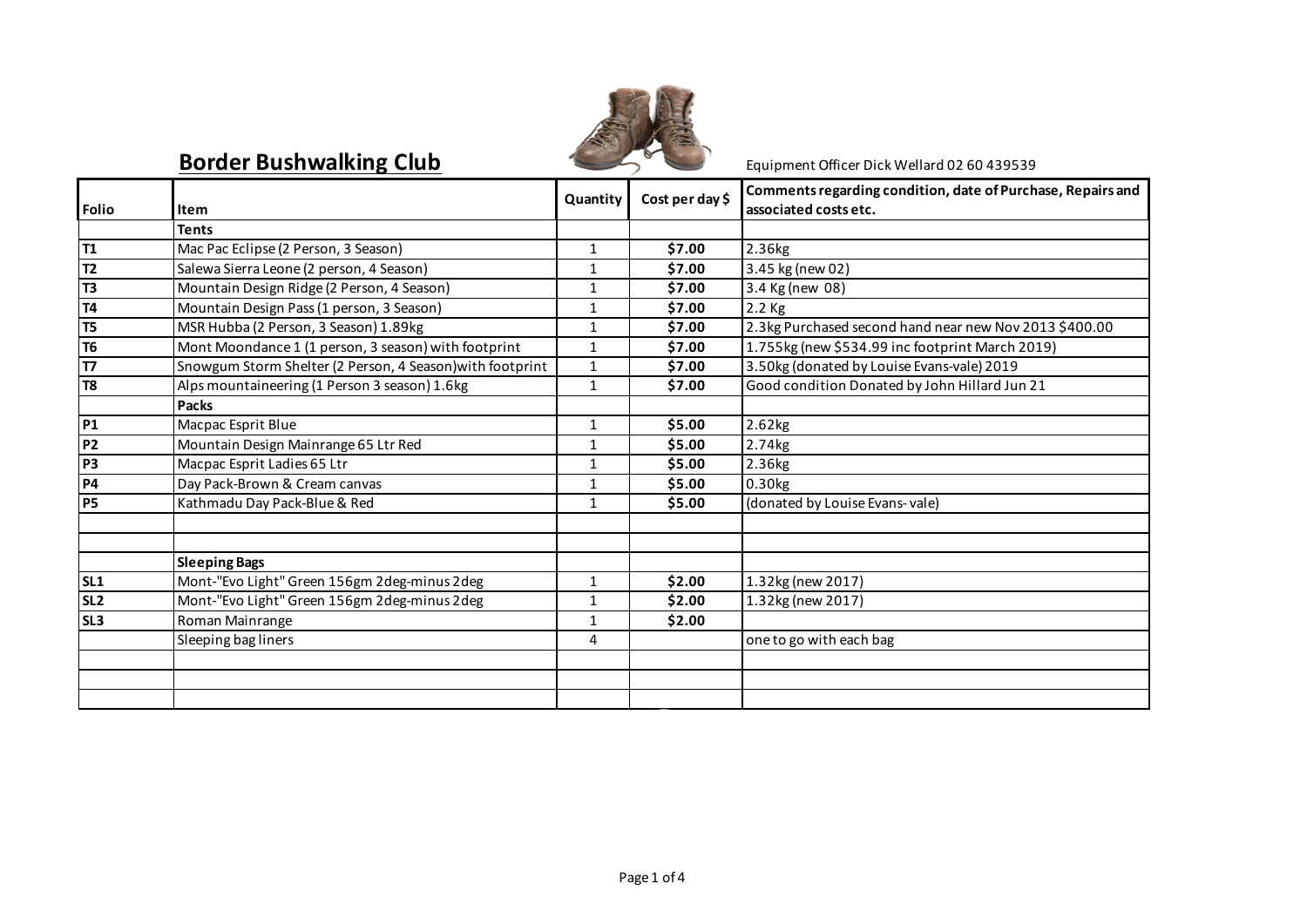

## **Border Bushwalking Club** Equipment Officer Dick Wellard 0260 439 539

|                 |                                               | Quantity     | Cost per day \$ | Comments regarding condition, date of Purchase, Repairs and |
|-----------------|-----------------------------------------------|--------------|-----------------|-------------------------------------------------------------|
| <b>Folio</b>    | Item                                          |              |                 | associated costs etc.                                       |
|                 | <b>Sleeping Mats</b>                          |              |                 |                                                             |
| SM <sub>1</sub> | sleeping mat Therma Rest                      | $\mathbf{1}$ | \$2.00          | 0.5kg                                                       |
| SM <sub>2</sub> | Sleeping mat Eva Mat                          | $\mathbf{1}$ | \$2.00          | 0.45kg                                                      |
| SM <sub>3</sub> | Sleeping mat Therma Rest-Large (2.0m x 0.68m) | 1            | \$2.00          | 1.058g brown & green (donated to club March 2019)           |
| SM4             | Sleeping mat-Trailmaster (1.77m x 0.645m)     | $\mathbf{1}$ | \$2.00          | 0.5kg Yellow & Pink (donated by Louise Evans-vale)          |
|                 |                                               |              |                 |                                                             |
|                 | <b>Jackets</b>                                |              |                 |                                                             |
| J1              | Unisex Rain jacket replaced 20/21             | $\mathbf{1}$ | \$2.00          |                                                             |
| J2              | Medium femail rain jacket-member donation     | $\mathbf{1}$ | \$2.00          |                                                             |
| J3              | Unisex Rain jacket replaced 20/21             | $\mathbf{1}$ | \$2.00          |                                                             |
|                 |                                               |              |                 |                                                             |
|                 |                                               |              |                 |                                                             |
|                 | <b>Stoves &amp; Fuel Bottles</b>              |              |                 |                                                             |
| <b>TS1</b>      | Trangia Stove                                 | $\mathbf{1}$ | \$2.00          |                                                             |
| TS <sub>2</sub> | Trangia Stove                                 | $\mathbf{1}$ | \$2.00          |                                                             |
| FB1             | Fuel Bottle 500ml                             | $\mathbf{1}$ |                 | Goes with Trangia Stove included in stove hire price        |
| FB <sub>2</sub> | Fuel Bottle 500ml                             | $\mathbf{1}$ |                 | Goes with Trangia Stove included in stove hire price        |
|                 |                                               |              |                 |                                                             |
|                 |                                               |              |                 |                                                             |
|                 | <b>Trekking Poles</b>                         |              |                 |                                                             |
|                 | <b>Black Diamond Trekking Poles</b>           | 1pr          | \$5.00          |                                                             |
|                 | Single pole with Thandle                      | $\mathbf{1}$ |                 |                                                             |
|                 |                                               |              |                 |                                                             |
|                 |                                               |              |                 |                                                             |
|                 |                                               |              |                 |                                                             |
|                 |                                               |              |                 |                                                             |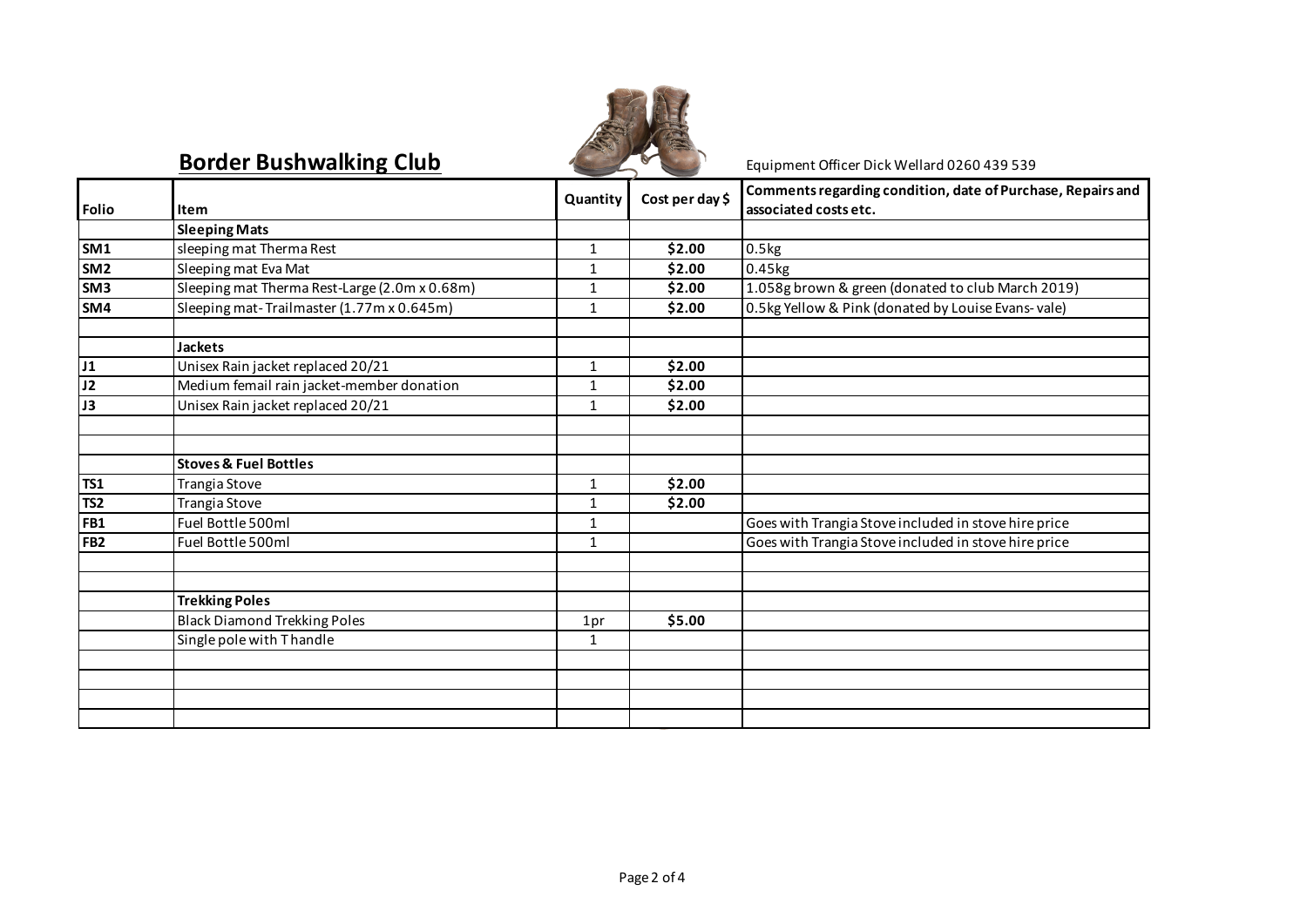

## **Border Bushwalking Club** Equipment Officer Dick Wellard 0260 439 539

|                 |                        | Quantity     | Cost per day \$     | Comments regarding condition, date of Purchase, Repairs and |
|-----------------|------------------------|--------------|---------------------|-------------------------------------------------------------|
| <b>Folio</b>    | Item                   |              |                     | associated costs etc.                                       |
|                 | <b>Snow Equipment</b>  |              |                     |                                                             |
| <b>SS1</b>      | Snow Shoes-Yowie Small | $\mathbf{1}$ | \$10.00             |                                                             |
| SS <sub>2</sub> | Snow Shoes-Yowie Small | $\mathbf{1}$ | \$10.00             |                                                             |
| SS3             | Snow Shoes-Yowie Small | $\mathbf{1}$ | \$10.00             |                                                             |
| <b>SS4</b>      | Snow Shoes-Yowie Large | $\mathbf{1}$ | \$10.00             |                                                             |
| <b>SS5</b>      | Snow Shoes-Yowie Large | $\mathbf 1$  | $\overline{$}10.00$ |                                                             |
| SS6             | Snow Shoes-Yowie Large | $\mathbf{1}$ | \$10.00             |                                                             |
| <b>S1</b>       | Snow Shovel            | $\mathbf{1}$ | \$2.00              |                                                             |
| SP <sub>1</sub> | Snow Pegs & Plates     |              |                     |                                                             |
|                 |                        |              |                     |                                                             |
|                 | Dehydrator             |              |                     |                                                             |
| <b>D1</b>       | Dehydrator             | $\mathbf{1}$ | \$2.00 per week     |                                                             |
|                 |                        |              |                     |                                                             |
|                 | <b>Paddling Gear</b>   |              |                     |                                                             |
| DB1             | Dry Bag 35ltr          |              |                     |                                                             |
| DB <sub>2</sub> | Dry Bag 13ltr          |              |                     |                                                             |
| DB3             | Dry Bag 13ltr          |              |                     |                                                             |
|                 |                        |              |                     |                                                             |
|                 |                        |              |                     |                                                             |
|                 |                        |              |                     |                                                             |
|                 |                        |              |                     |                                                             |
|                 |                        |              |                     |                                                             |